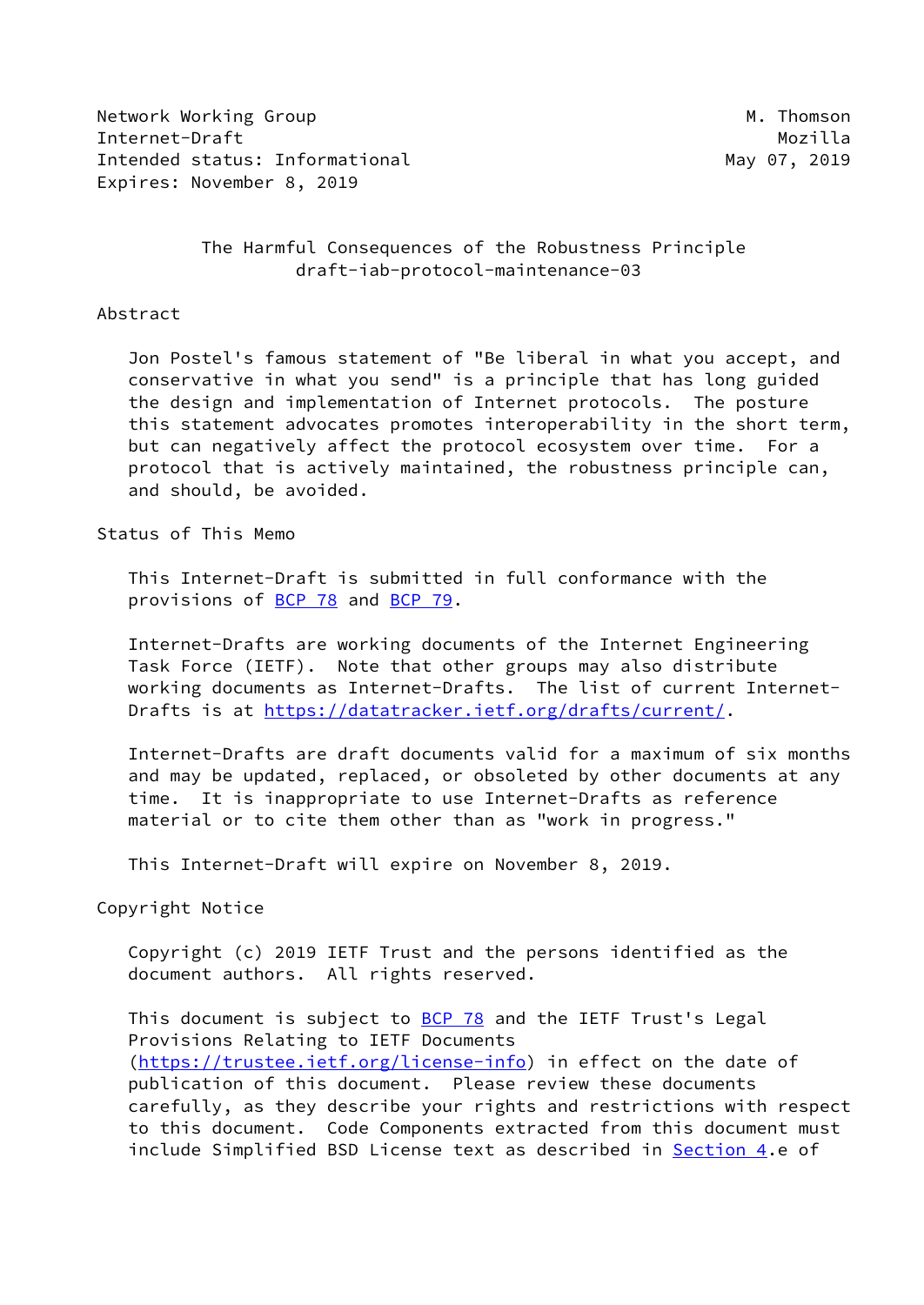<span id="page-1-1"></span>

| Internet-Draft | Protocol Maintenance | May 2019 |
|----------------|----------------------|----------|
|----------------|----------------------|----------|

 the Trust Legal Provisions and are provided without warranty as described in the Simplified BSD License.

Table of Contents

|    |                               |  |  |  |  |  |  |  |  |  | $\overline{2}$ |
|----|-------------------------------|--|--|--|--|--|--|--|--|--|----------------|
| 2. | Fallibility of Specifications |  |  |  |  |  |  |  |  |  | $\overline{3}$ |
| 3. |                               |  |  |  |  |  |  |  |  |  | $\overline{4}$ |
| 4. |                               |  |  |  |  |  |  |  |  |  | $\overline{5}$ |
| 5. | Active Protocol Maintenance   |  |  |  |  |  |  |  |  |  | 6              |
| 6. |                               |  |  |  |  |  |  |  |  |  | $\mathbf{Z}$   |
|    |                               |  |  |  |  |  |  |  |  |  | 8              |
|    |                               |  |  |  |  |  |  |  |  |  | 8              |
|    | 7.2. Virtuous Intolerance     |  |  |  |  |  |  |  |  |  | 8              |
|    |                               |  |  |  |  |  |  |  |  |  | <u>_9</u>      |
| 9. |                               |  |  |  |  |  |  |  |  |  | <u>  ୨</u>     |
|    |                               |  |  |  |  |  |  |  |  |  | 10             |
|    |                               |  |  |  |  |  |  |  |  |  | 10             |
|    | Appendix A. Acknowledgments   |  |  |  |  |  |  |  |  |  | 11             |
|    | Author's Address              |  |  |  |  |  |  |  |  |  | 11             |
|    |                               |  |  |  |  |  |  |  |  |  |                |

## <span id="page-1-0"></span>[1](#page-1-0). Introduction

 Jon Postel's robustness principle has been hugely influential in shaping the design of the Internet. As stated in IAB [RFC 1958](https://datatracker.ietf.org/doc/pdf/rfc1958) [\[PRINCIPLES\]](#page-11-1), the robustness principle advises to:

 Be strict when sending and tolerant when receiving. Implementations must follow specifications precisely when sending to the network, and tolerate faulty input from the network. When in doubt, discard faulty input silently, without returning an error message unless this is required by the specification.

 This simple statement captures a significant concept in the design of interoperable systems. Many consider the application of the robustness principle to be instrumental in the success of the Internet as well as the design of interoperable protocols in general.

 Time and experience shows that negative consequences to interoperability accumulate over time if an implementations apply the robustness principle. This problem originates from an assumption implicit in the principle that it is not possible to affect change in a system the size of the Internet. That is, the idea that once a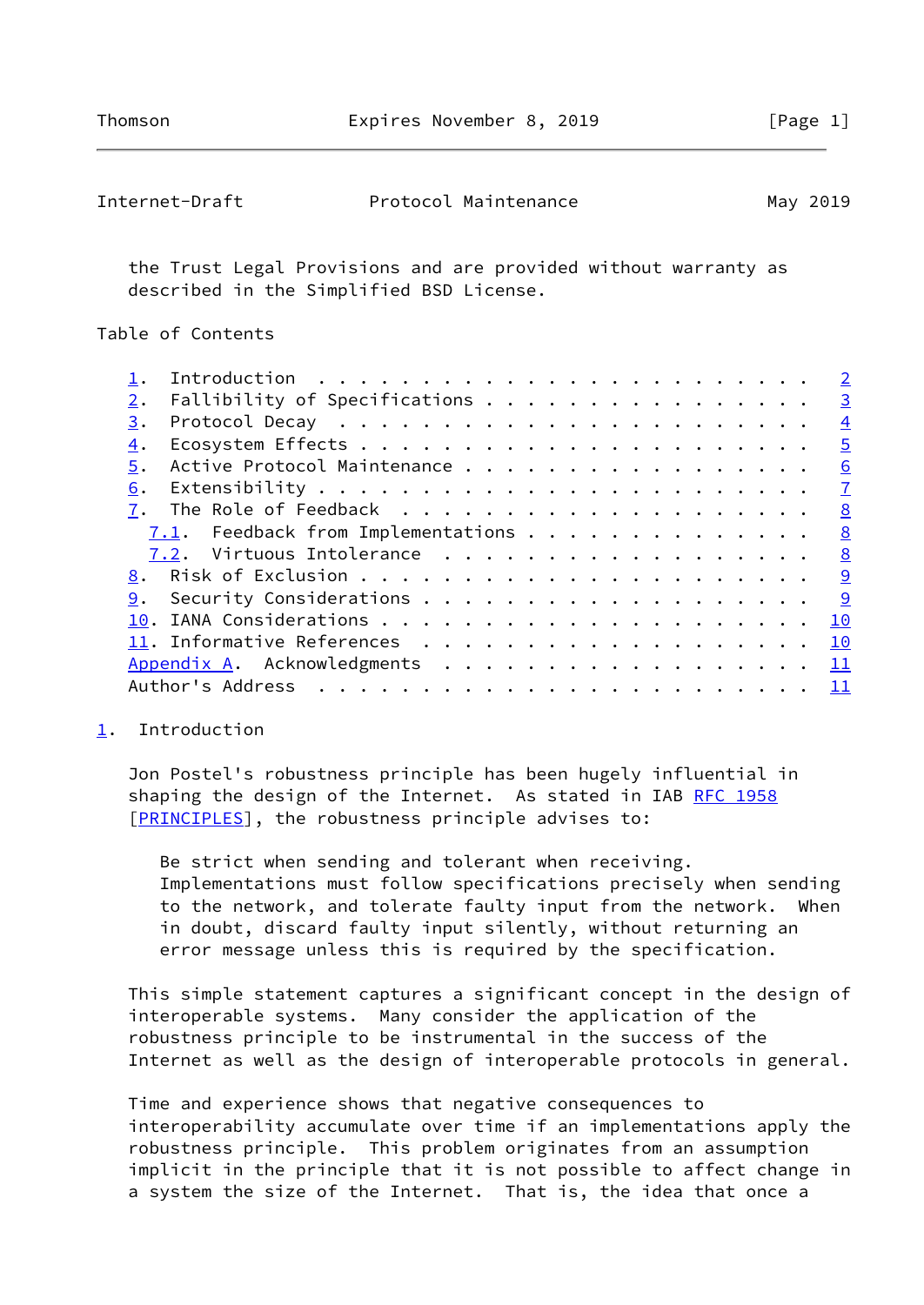protocol specification is published, changes that might require existing implementations to change are not feasible.

 Many problems that might lead to applications of the robustness principle are avoided for protocols under active maintenance. Active

| Thomson | Expires November 8, 2019 | [Page 2] |
|---------|--------------------------|----------|
|         |                          |          |

<span id="page-2-1"></span>

| Internet-Draft | Protocol Maintenance | May 2019 |
|----------------|----------------------|----------|
|----------------|----------------------|----------|

 protocol maintenance is where a community of protocol designers, implementers, and deployers work together to continuously improve and evolve protocols. A community that takes an active role in the maintenance of protocols can greatly reduce and even eliminate opportunities to apply the robustness principle.

 There is good evidence to suggest that many important protocols are routinely maintained beyond their inception. This document serves primarily as a record of the hazards inherent in applying the robustness principle and to offer an alternative strategy for handling interoperability problems in deployments.

 Ideally, protocol implementations never have to apply the robustness principle. Or, where it is unavoidable, use of the robustness principle is viewed as a short term workaround that needs to be quickly reverted.

## <span id="page-2-0"></span>[2](#page-2-0). Fallibility of Specifications

 The context from which the robustness principle was developed provides valuable insights into its intent and purpose. The earliest form of the principle in the RFC series (in [RFC 760](https://datatracker.ietf.org/doc/pdf/rfc760)  $[IP]$ ) is preceded by a sentence that reveals the motivation for the principle:

 While the goal of this specification is to be explicit about the protocol there is the possibility of differing interpretations. In general, an implementation should be conservative in its sending behavior, and liberal in its receiving behavior.

 Here Postel recognizes the possibility that the specification could be imperfect. This contextualizes the principle in an important way. However, that context is inexplicably absent from the later versions in [[HOSTS\]](#page-10-3) and [\[PRINCIPLES](#page-11-1)].

 An imperfect specification is natural, largely because it is more important to proceed to implementation and deployment than it is to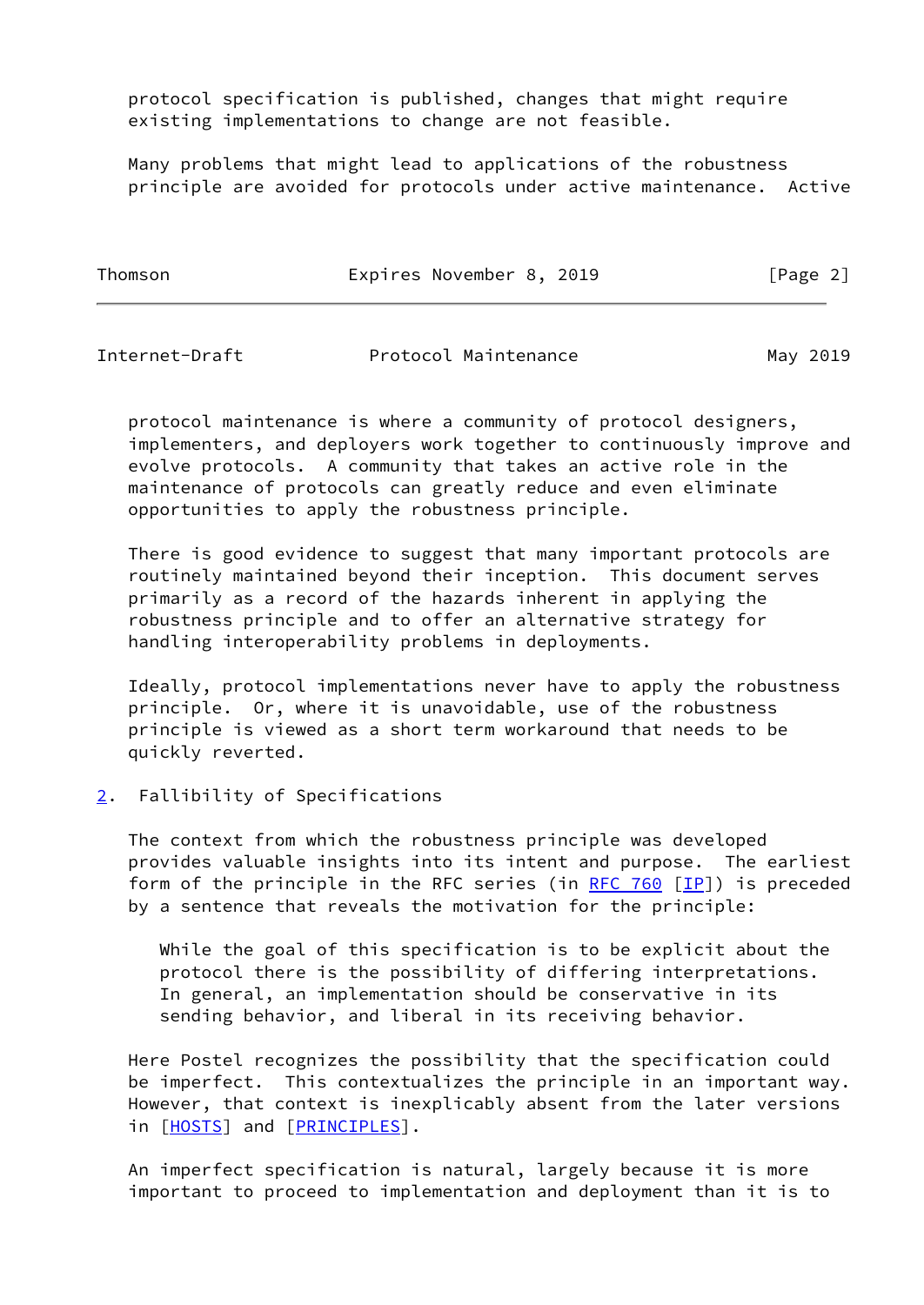perfect a specification. A protocol, like any complex system, benefits greatly from experience with its use. A deployed protocol is immeasurably more useful than a perfect protocol. The robustness principle is a tool that is suited to early phases of system design.

 As [[SUCCESS\]](#page-11-3) demonstrates, success or failure of a protocol depends far more on factors like usefulness than on on technical excellence. Timely publication of protocol specifications, even with the potential for flaws, likely contributed significantly to the eventual success of the Internet.

| Thomson | Expires November 8, 2019 | [Page 3] |
|---------|--------------------------|----------|
|         |                          |          |

<span id="page-3-1"></span>Internet-Draft **Protocol Maintenance** May 2019

 The problem is therefore not with the premise, but with its conclusion: the robustness principle itself.

<span id="page-3-0"></span>[3](#page-3-0). Protocol Decay

 The application of the robustness principle to the early Internet, or any system that is in early phases of deployment, is expedient. The consequence of applying the principle is deferring the effort of dealing with interoperability problems, which can amplify the ultimate cost of handling those problems.

 Divergent implementations of a specification emerge over time. When variations occur in the interpretation or expression of semantic components, implementations cease to be perfectly interoperable.

 Implementation bugs are often identified as the cause of variation, though it is often a combination of factors. Application of a protocol to uses that were not anticipated in the original design, or ambiguities and errors in the specification are often confounding factors. Disagreements on the interpretation of specifications should be expected over the lifetime of a protocol.

 Even with the best intentions, the pressure to interoperate can be significant. No implementation can hope to avoid having to trade correctness for interoperability indefinitely.

 An implementation that reacts to variations in the manner recommended in the robustness principle sets up a feedback cycle. Over time: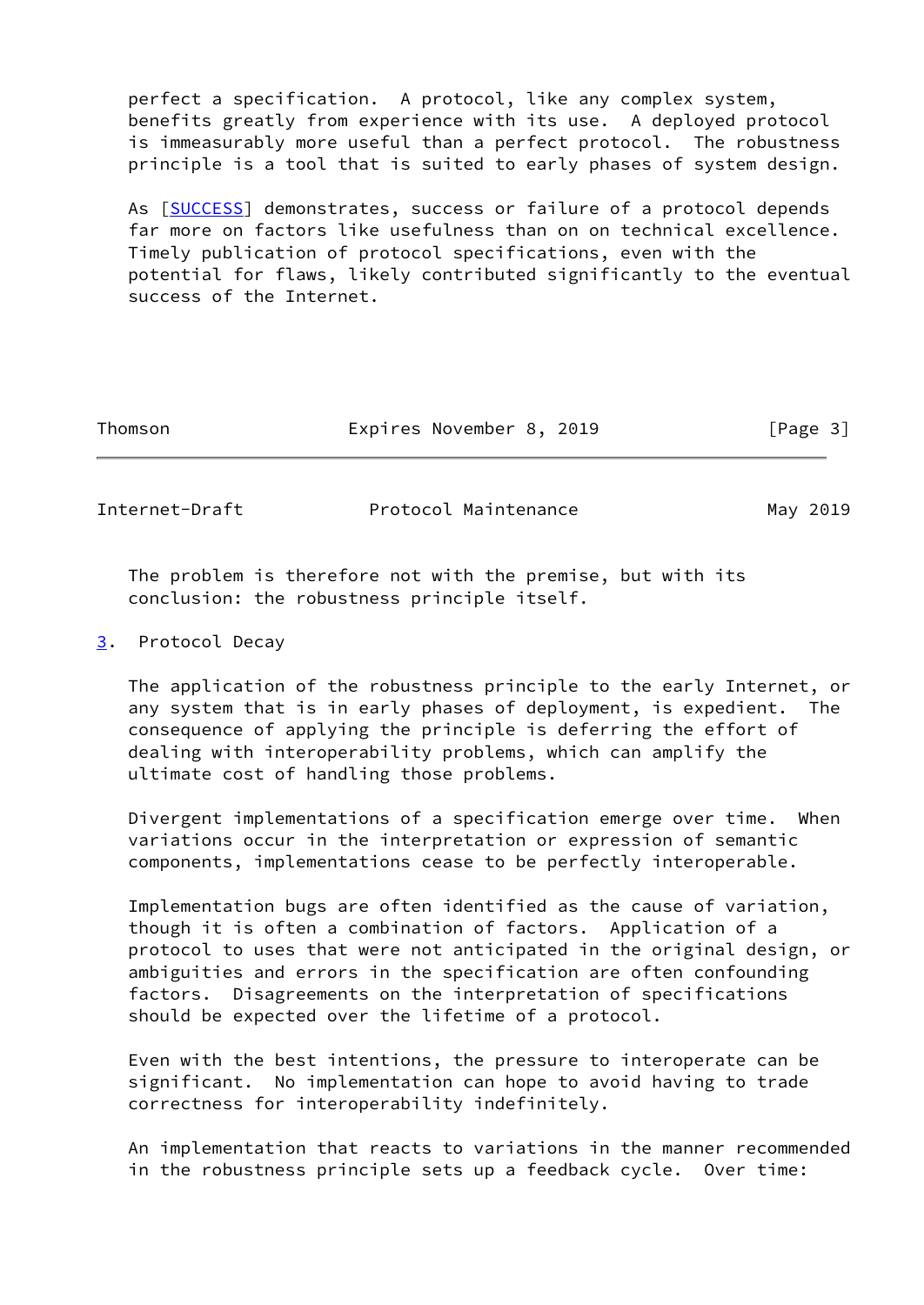- o Implementations progressively add logic to constrain how data is transmitted, or to permit variations in what is received.
- o Errors in implementations or confusion about semantics are permitted or ignored.
- o These errors can become entrenched, forcing other implementations to be tolerant of those errors.

 A flaw can become entrenched as a de facto standard. Any implementation of the protocol is required to replicate the aberrant behavior, or it is not interoperable. This is both a consequence of applying the robustness principle, and a product of a natural reluctance to avoid fatal error conditions. Ensuring interoperability in this environment is often referred to as aiming to be "bug for bug compatible".

For example, in TLS [\[TLS](#page-11-4)] extensions use a tag-length-value format, and they can be added to messages in any order. However, some server

Thomson **Expires November 8, 2019** [Page 4]

Internet-Draft **Protocol Maintenance** May 2019

 implementations terminate connections if they encounter a TLS ClientHello message that ends with an empty extension. To maintain interoperability, client implementations are required to be aware of this bug and ensure that a ClientHello message ends in a non-empty extension.

The original JSON specification [\[JSON](#page-11-5)] demonstrates the effect of specification shortcomings. [RFC 4627](https://datatracker.ietf.org/doc/pdf/rfc4627) omitted critical details on a range of key details including Unicode handling, ordering and duplication of object members, and number encoding. Consequently, a range of interpretations were used by implementations. An updated specification [[JSON-BIS\]](#page-11-6) did not correct these errors, concentrating instead on identifying the interoperable subset of JSON. I-JSON [\[I-JSON](#page-10-4)] takes that subset and defines a new format that prohibits the problematic parts of JSON. Of course, that means that I-JSON is not fully interoperable with JSON. Consequently, I-JSON is not widely implemented in parsers. Many JSON parsers now implement the more precise algorithm specified in [\[ECMA262](#page-10-5)].

 The robustness principle therefore encourages a reaction that compounds and entrenches interoperability problems.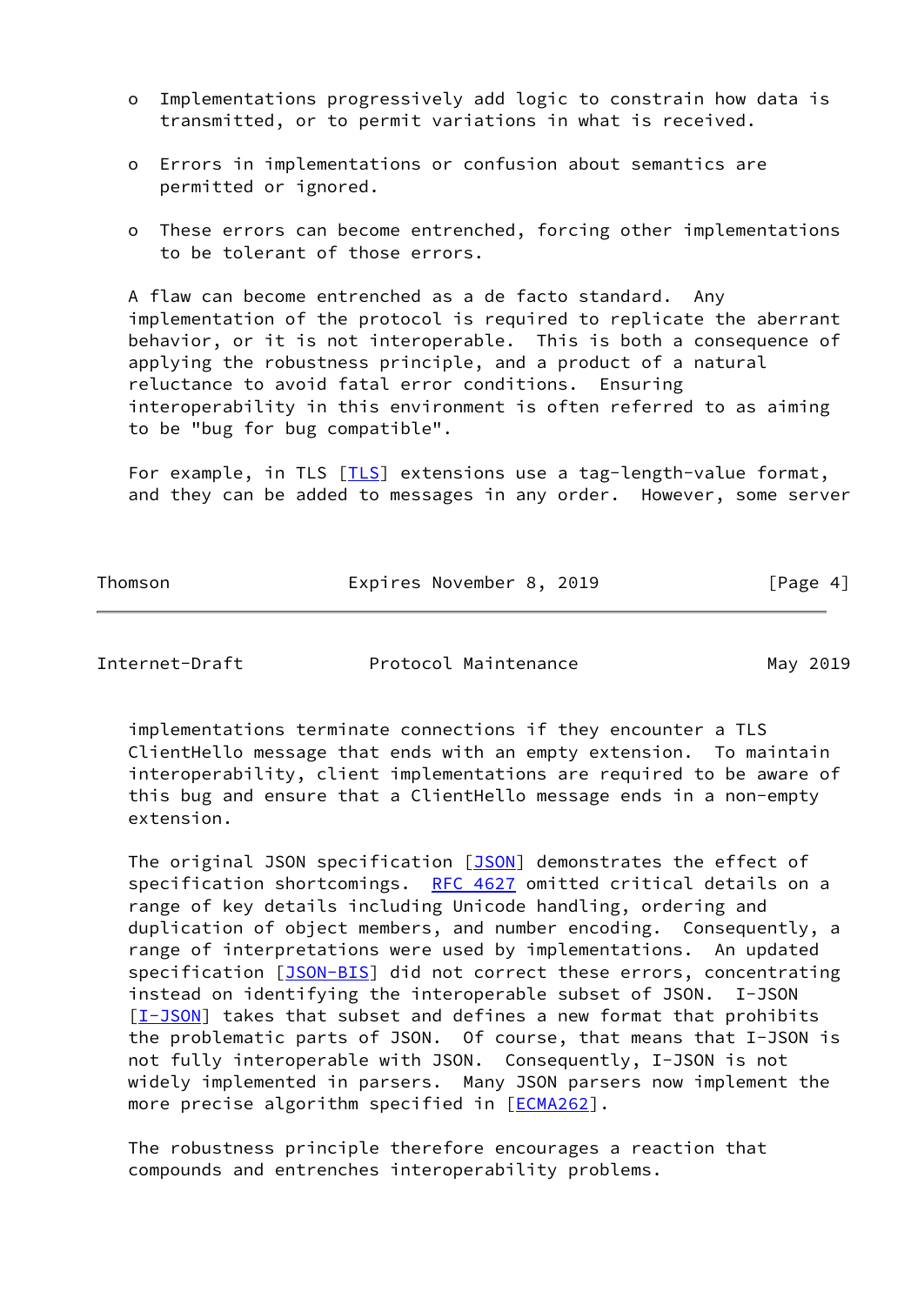### <span id="page-5-0"></span>[4](#page-5-0). Ecosystem Effects

Once deviations become entrenched, it can be extremely difficult - if not impossible - to rectify the situation.

 For widely used protocols, the massive scale of the Internet makes large-scale interoperability testing infeasible for all but a privileged few. The cost of building a new implementation increases as the number of implementations and bugs increases. Worse, the set of tweaks necessary for wide interoperability can be difficult to discover.

 Consequently, new implementations can be restricted to niche uses, where the problems arising from interoperability issues can be more closely managed. However, restricting new implementations into limited deployments risks causing forks in the protocol. If implementations do not interoperate, little prevents those implementations from diverging more over time.

 This has a negative impact on the ecosystem of a protocol. New implementations are important in ensuring the continued viability of a protocol. New protocol implementations are also more likely to be developed for new and diverse use cases and often are the origin of features and capabilities that can be of benefit to existing users.

| Thomson | Expires November 8, 2019 |  | [Page 5] |  |
|---------|--------------------------|--|----------|--|
|         |                          |  |          |  |

<span id="page-5-2"></span>

| Internet-Draft | Protocol Maintenance | May 2019 |
|----------------|----------------------|----------|
|                |                      |          |

 The need to work around interoperability problems also reduces the ability of established implementations to change. An accumulation of mitigations for interoperability issues makes implementations more difficult to maintain and can constrain extensibility (see also  $[USE-IT]$ ).

 Sometimes what appear to be interoperability problems are symptomatic of issues in protocol design. A community that is willing to make changes to the protocol, by revising or extending it, makes the protocol better in the process. Applying the robustness principle instead conceals problems, making it harder, or even impossible, to fix them later.

<span id="page-5-1"></span>[5](#page-5-1). Active Protocol Maintenance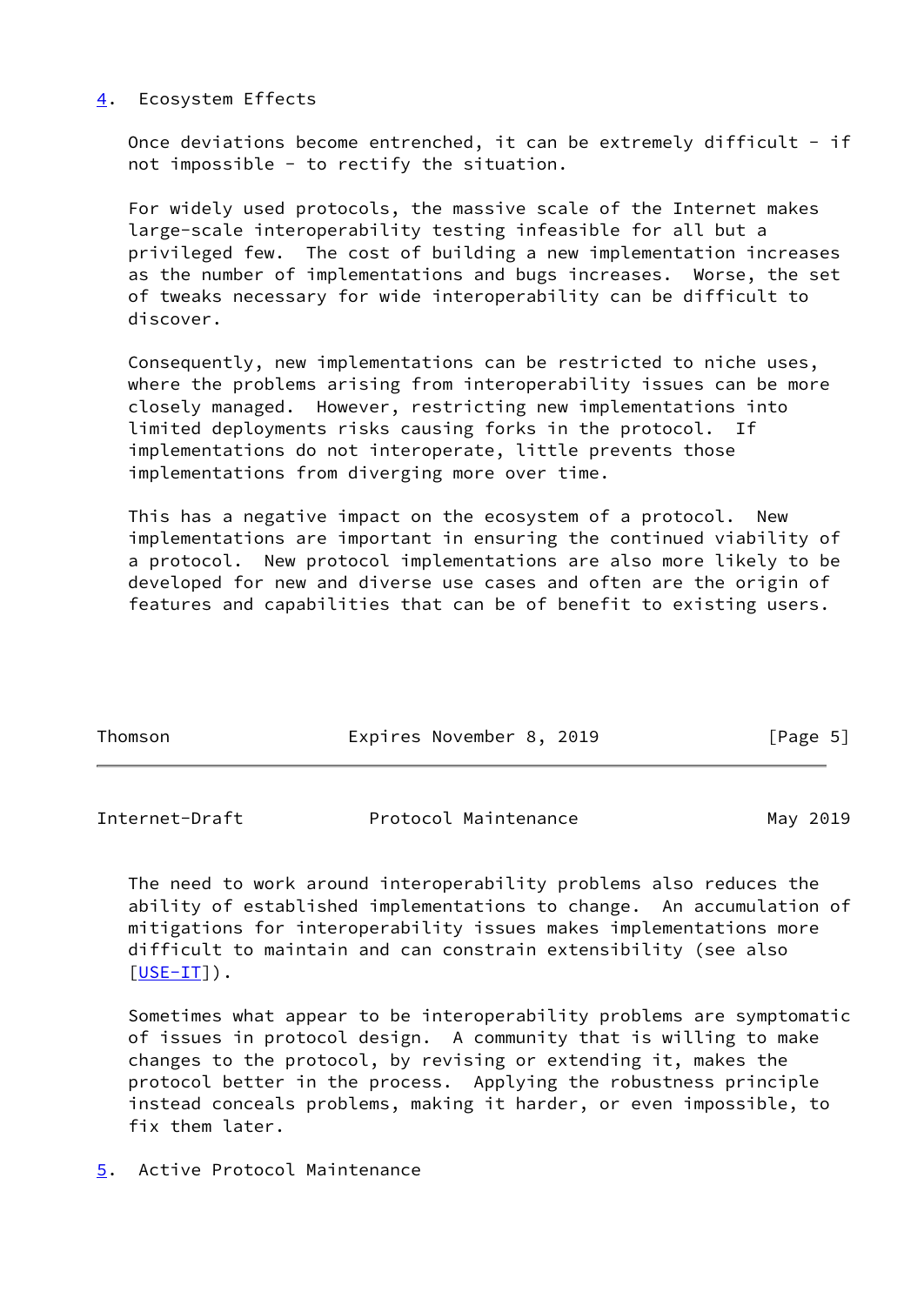The robustness principle can be highly effective in safeguarding against flaws in the implementation of a protocol by peers. Especially when a specification remains unchanged for an extended period of time, the inclination to be tolerant accumulates over time. Indeed, when faced with divergent interpretations of an immutable specification, the best way for an implementation to remain interoperable is to be tolerant of differences in interpretation and implementation errors.

 From this perspective, application of the robustness principle to the implementation of a protocol specification that does not change is logical, even necessary. But that suggests that the problem is with the assumption that the situation - existing specifications and implementations - are unable to change.

 As established, this is not sustainable. For a protocol to be viable, it is necessary for both specifications and implementations to be responsive to changes, in addition to handling new and old problems that might arise over time.

 Active maintenance of a protocol is critical in ensuring that specifications correctly reflect the requirements for interoperability. Maintenance enables both new implementations and the continued improvement of the protocol. New use cases are an indicator that the protocol could be successful [\[SUCCESS](#page-11-3)].

 Protocol designers are strongly encouraged to continue to maintain and evolve protocols beyond their initial inception and definition. Involvement of those who implement and deploy the protocol is a critical part of this process, as they provide input on their experience with how the protocol is used.

| Thomson | Expires November 8, 2019 | [Page 6] |
|---------|--------------------------|----------|
|         |                          |          |

<span id="page-6-0"></span>Internet-Draft **Protocol Maintenance** May 2019

 Most interoperability problems do not require revision of protocols or protocol specifications. For instance, the most effective means of dealing with a defective implementation in a peer could be to email the developer responsible. It is far more efficient in the long term to fix one isolated bug than it is to deal with the consequences of workarounds.

Neglect can quickly produce the negative consequences this document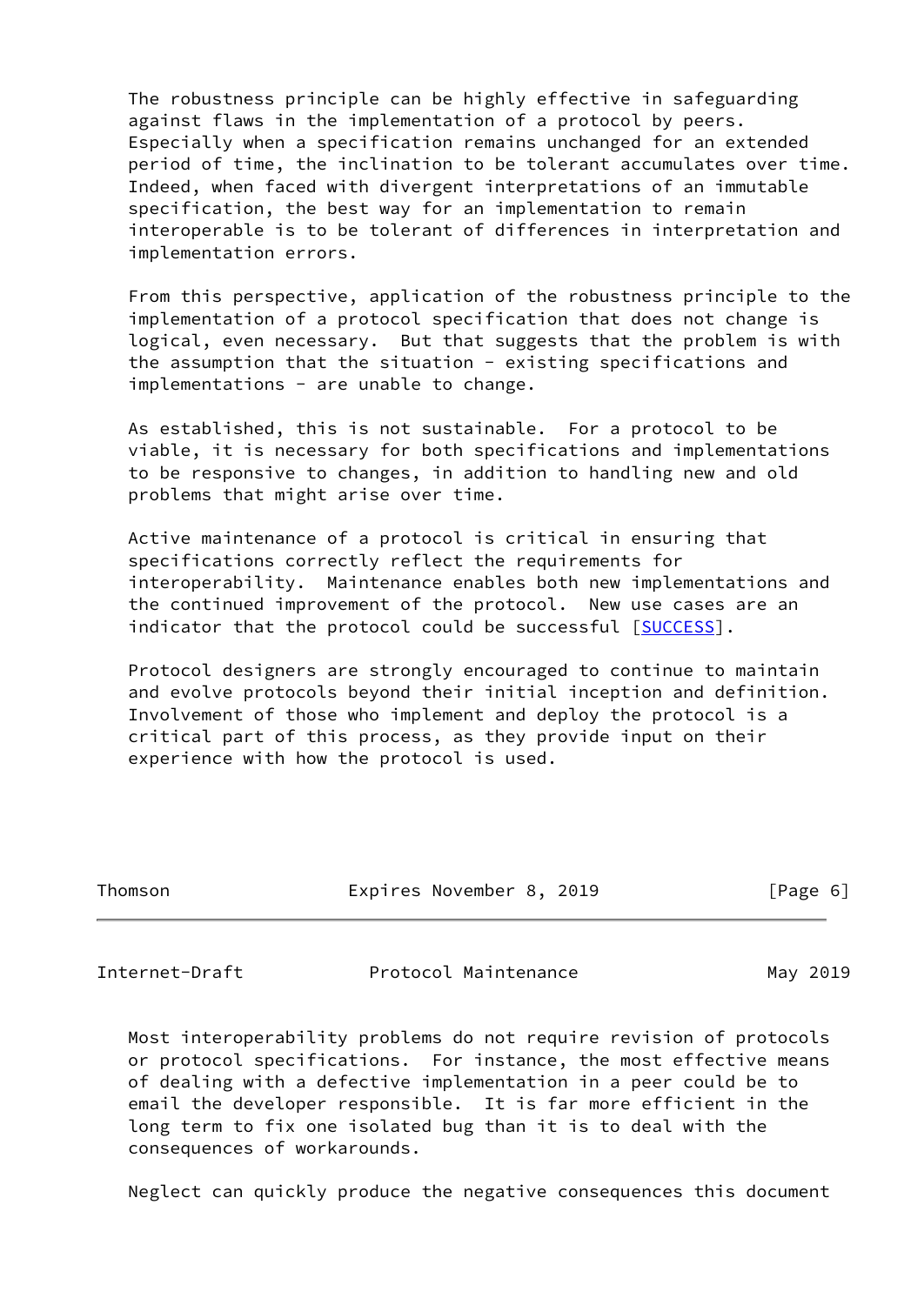describes. Restoring the protocol to a state where it can be maintained involves first discovering the properties of the protocol as it is deployed, rather than the protocol as it was originally documented. This can be difficult and time-consuming, particularly if the protocol has a diverse set of implementations. Such a process was undertaken for HTTP [\[HTTP](#page-10-6)] after a period of minimal maintenance. Restoring HTTP specifications to currency took significant effort.

#### <span id="page-7-0"></span>[6](#page-7-0). Extensibility

Good extensibility  $[EXT]$  $[EXT]$  can make it easier to respond to new use cases or changes in the environment in which the protocol is deployed.

 Extensibility is sometimes mistaken for an application of the robustness principle. After all, if one party wants to start using a new feature before another party is prepared to receive it, it might be assumed that the receiving party is being tolerant of unexpected inputs.

 A well-designed extensibility mechanism establishes clear rules for the handling of things like new messages or parameters. If an extension mechanism is designed and implemented correctly, new protocol features can be deployed with confidence in the understanding of the effect they have on existing implementations.

 In contrast, relying on implementations to consistently apply the robustness principle is not a good strategy for extensibility. Using undocumented or accidental features of a protocol as the basis of an extensibility mechanism can be extremely difficult, as is demonstrated by the case study in  $Appendix A.3$  of  $[EXT]$  $[EXT]$  $[EXT]$ .

 A protocol could be designed to permit a narrow set of valid inputs, or it could allow a wide range of inputs as a core feature (see for example [\[HTML](#page-10-8)]). Specifying and implementing a more flexible protocol is more difficult; allowing less variability is preferable in the absence of strong reasons to be flexible.

Thomson **Expires November 8, 2019** [Page 7]

<span id="page-7-2"></span>Internet-Draft Protocol Maintenance May 2019

<span id="page-7-1"></span>[7](#page-7-1). The Role of Feedback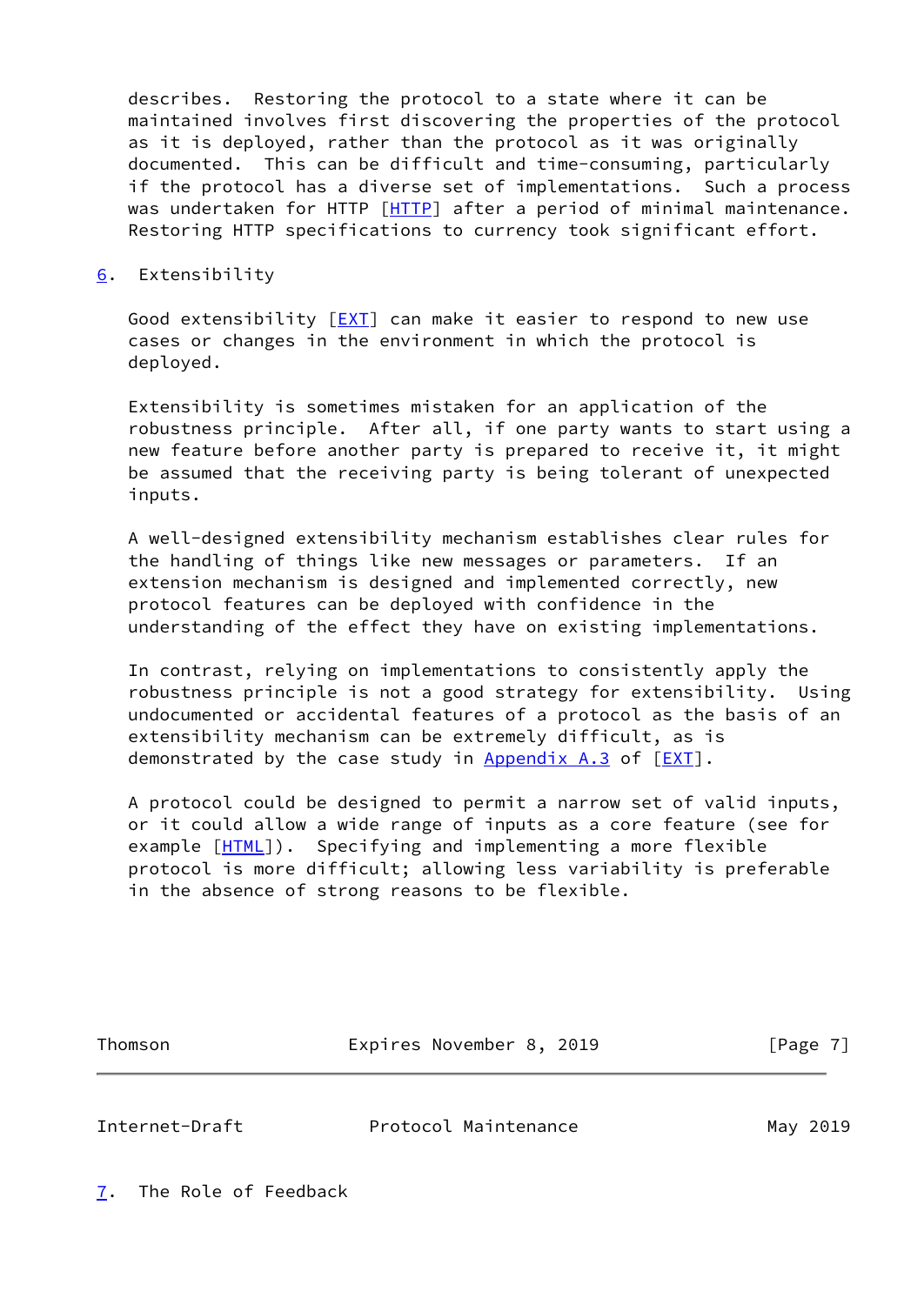Protocol maintenance is only possible if there is sufficient information about the deployment of the protocol. Feedback from deployment is critical to effective protocol maintenance.

 For a protocol specification, the primary and most effective form of feedback comes from people who implement and deploy the protocol. This comes in the form of new requirements, or in experience with the protocol as it is deployed.

 Managing and deploying changes to implementations can be expensive. However, it is widely recognized that regular updates are a vital part of the deployment of computer systems for security reasons (see for example [\[IOTSU](#page-10-9)]).

## <span id="page-8-0"></span>[7.1](#page-8-0). Feedback from Implementations

 Automated error reporting mechanisms in protocol implementations allows for better feedback from deployments. Exposing faults through operations and management interfaces is highly valuable, but it might be necessary to ensure that the information is propagated further.

 Building telemetry and error logging systems that report faults to the developers of the implementation is superior in many respects. However, this is only possible in deployments that are conducive to the collection of this type of information. Giving due consideration to protection of the privacy of protocol participants is critical prior to deploying any such system.

# <span id="page-8-1"></span>[7.2](#page-8-1). Virtuous Intolerance

 A well-specified protocol includes rules for consistent handling of aberrant conditions. This increases the changes that implementations have interoperable handling of unusual conditions.

 Intolerance of any deviation from specification, where implementations generate fatal errors in response to observing undefined or unusal behaviour, can be harnessed to reduce occurrences of aberrant implementations. Choosing to generate fatal errors for unspecified conditions instead of attempting error recovery can ensure that faults receive attention.

 This improves feedback for new implementations in particular. When a new implementation encounters an intolerant implementation, it receives strong feedback that allows problems to be discovered quickly.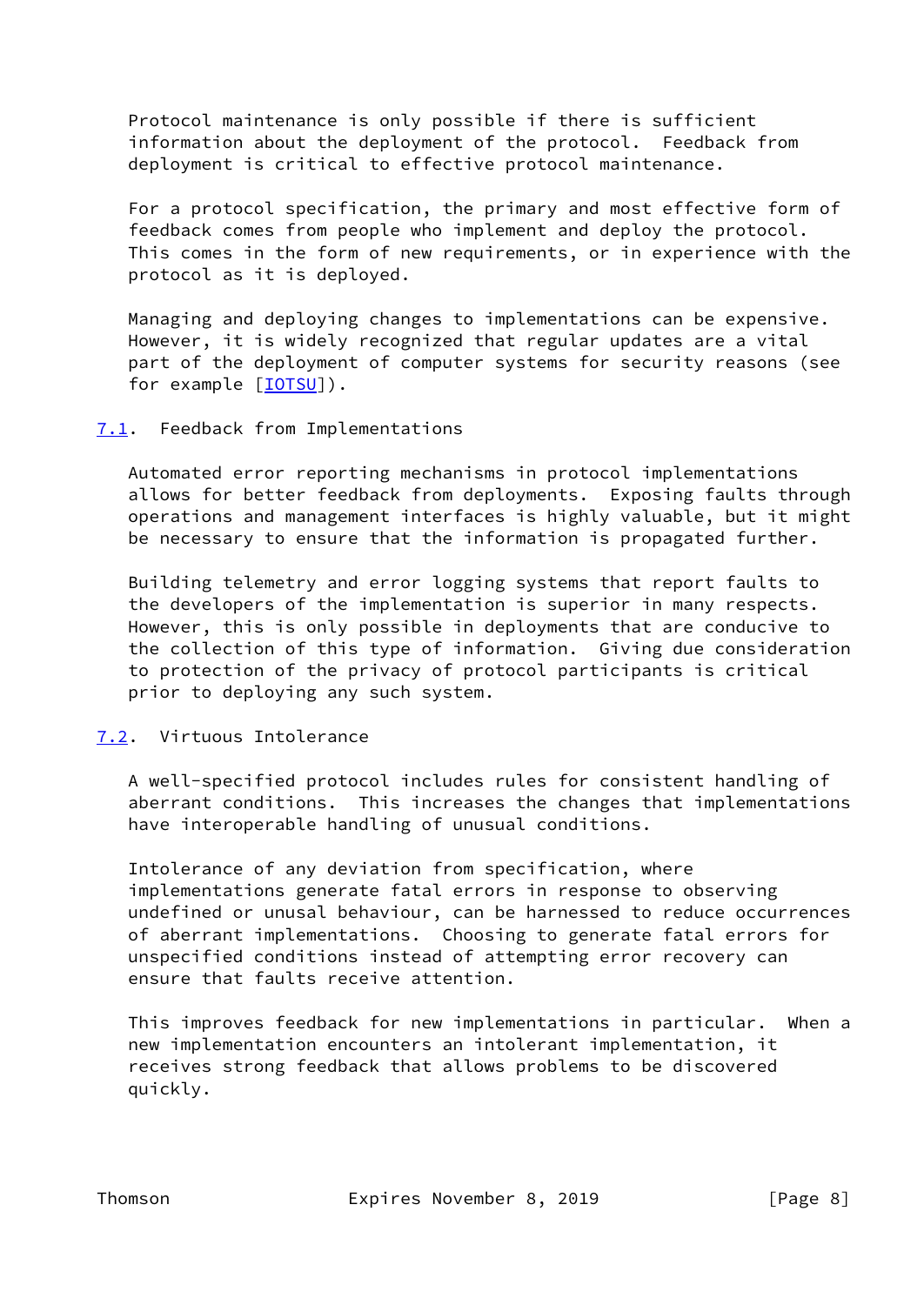<span id="page-9-1"></span> To be effective, intolerant implementations need to be sufficiently widely deployed that they are encountered by new implementations with high probability. This could depend on multiple implementations deploying strict checks.

 Any intolerance also needs to be strongly supported by specifications, otherwise they encourage fracturing of the protocol community or proliferation of workarounds (see [Section 8\)](#page-9-0).

 Intolerance can be used to motivate compliance with any protocol requirement. For instance, the INADEQUATE\_SECURITY error code and associated requirements in HTTP/2 [[HTTP2\]](#page-10-10) resulted in improvements in the security of the deployed base.

<span id="page-9-0"></span>[8](#page-9-0). Risk of Exclusion

 Any protocol participant that is affected by changes arising from maintenance might be excluded if they are unwilling or unable to implement or deploy changes that are made to the protocol. [RFC 5704](https://datatracker.ietf.org/doc/pdf/rfc5704) [\[UNCOORDINATED](#page-11-8)] describes how conflict or competition in the maintenance of protocols can lead to the same sorts of problems.

 The effect on existing systems is an important design criterion when considering changes to a protocol. While compatible changes are always preferable to incompatible ones, it is not always possible to produce a design that allow all current protocol participants to continue to participate.

 Excluding implementations or deployments can lead to a fracturing of the protocol system that could be more harmful than any divergence resulting from following the robustness principle. Any change to a protocol carries a risk of exclusion, but exclusion is a direct goal when choosing to be intolerant of errors (see  $Section 7.2$ ). Any change that excludes implementations needs extraordinary care to ensure that the effect on existing deployments is understood and accepted.

<span id="page-9-2"></span>[9](#page-9-2). Security Considerations

 Sloppy implementations, lax interpretations of specifications, and uncoordinated extrapolation of requirements to cover gaps in specification can result in security problems. Hiding the consequences of protocol variations encourages the hiding of issues, which can conceal bugs and make them difficult to discover.

The consequences of the problems described in this document are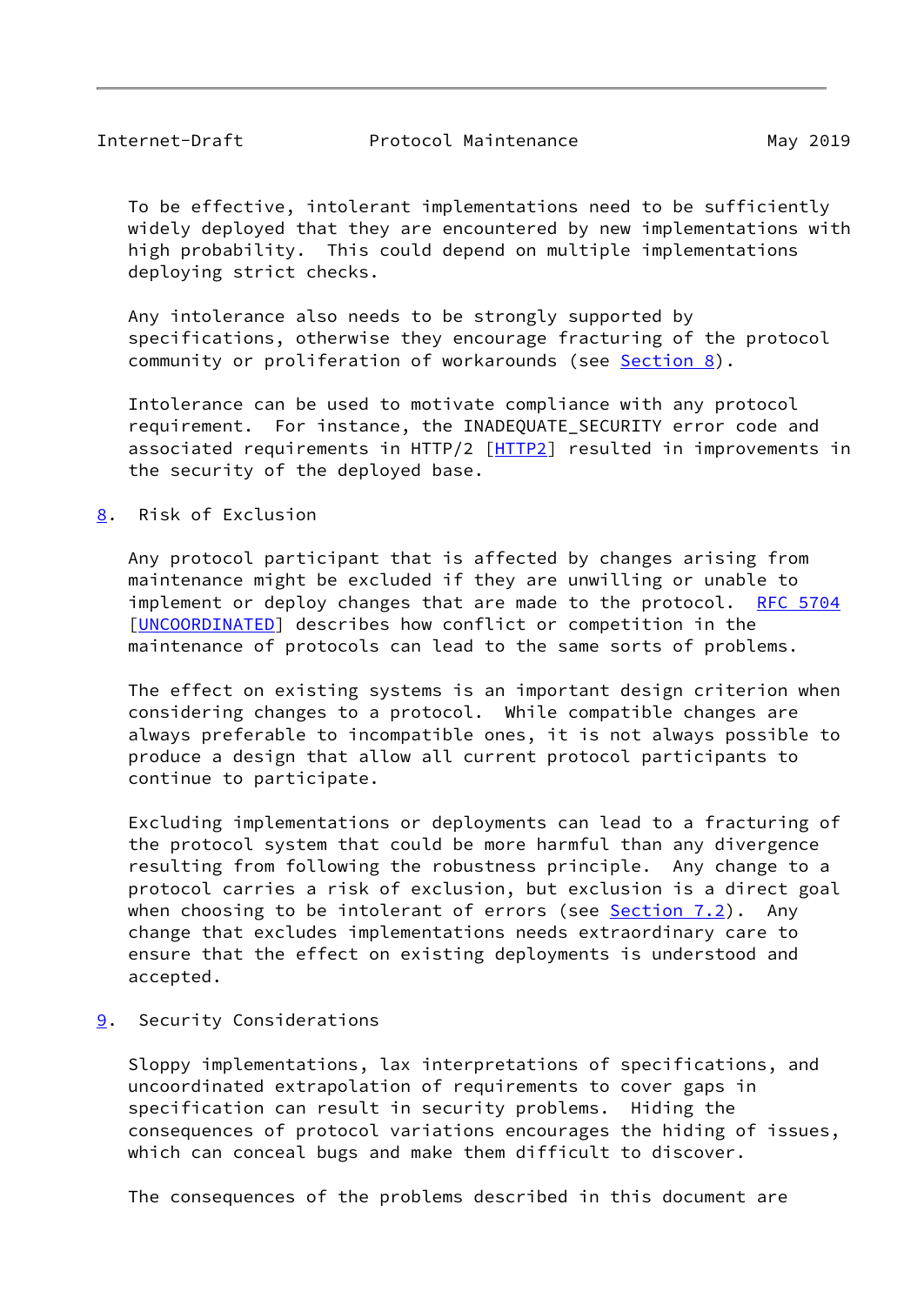especially acute for any protocol where security depends on agreement about semantics of protocol elements.

<span id="page-10-7"></span><span id="page-10-5"></span><span id="page-10-2"></span><span id="page-10-1"></span><span id="page-10-0"></span>

| Thomson        | Expires November 8, 2019                                                                                                                                                                                                     | [Page 9] |
|----------------|------------------------------------------------------------------------------------------------------------------------------------------------------------------------------------------------------------------------------|----------|
| Internet-Draft | Protocol Maintenance                                                                                                                                                                                                         | May 2019 |
| 10.            | IANA Considerations                                                                                                                                                                                                          |          |
|                | This document has no IANA actions.                                                                                                                                                                                           |          |
| 11.            | Informative References                                                                                                                                                                                                       |          |
| [ECMA262]      | "ECMAScript(R) 2018 Language Specification", ECMA-262 9th<br>Edition, June 2018, <https: www.ecma-<br="">international.org/publications/standards/Ecma-262.htm&gt;.</https:>                                                 |          |
| [EXT]          | Carpenter, B., Aboba, B., Ed., and S. Cheshire, "Design<br>Considerations for Protocol Extensions", RFC 6709,<br>DOI 10.17487/RFC6709, September 2012,<br><https: info="" rfc6709="" www.rfc-editor.org="">.</https:>        |          |
| [HOSTS]        | Braden, R., Ed., "Requirements for Internet Hosts -<br>Communication Layers", STD 3, RFC 1122,<br>DOI 10.17487/RFC1122, October 1989,<br><https: info="" rfc1122="" www.rfc-editor.org="">.</https:>                         |          |
| [HTML]         | "HTML", WHATWG Living Standard, March 2019,<br><https: html.spec.whatwg.org=""></https:> .                                                                                                                                   |          |
| $[$ HTTP $]$   | Fielding, R., Ed. and J. Reschke, Ed., "Hypertext Transfer<br>Protocol (HTTP/1.1): Message Syntax and Routing",<br>RFC 7230, DOI 10.17487/RFC7230, June 2014,<br><https: info="" rfc7230="" www.rfc-editor.org="">.</https:> |          |
| [HTTP2]        | Belshe, M., Peon, R., and M. Thomson, Ed., "Hypertext<br>Transfer Protocol Version 2 (HTTP/2)", RFC 7540,<br>DOI 10.17487/RFC7540, May 2015,<br><https: info="" rfc7540="" www.rfc-editor.org="">.</https:>                  |          |
| $[I-JSON]$     | Bray, T., Ed., "The I-JSON Message Format", RFC 7493,<br>DOI 10.17487/RFC7493, March 2015,<br><https: info="" rfc7493="" www.rfc-editor.org="">.</https:>                                                                    |          |

<span id="page-10-10"></span><span id="page-10-9"></span><span id="page-10-8"></span><span id="page-10-6"></span><span id="page-10-4"></span><span id="page-10-3"></span> [IOTSU] Tschofenig, H. and S. Farrell, "Report from the Internet of Things Software Update (IoTSU) Workshop 2016",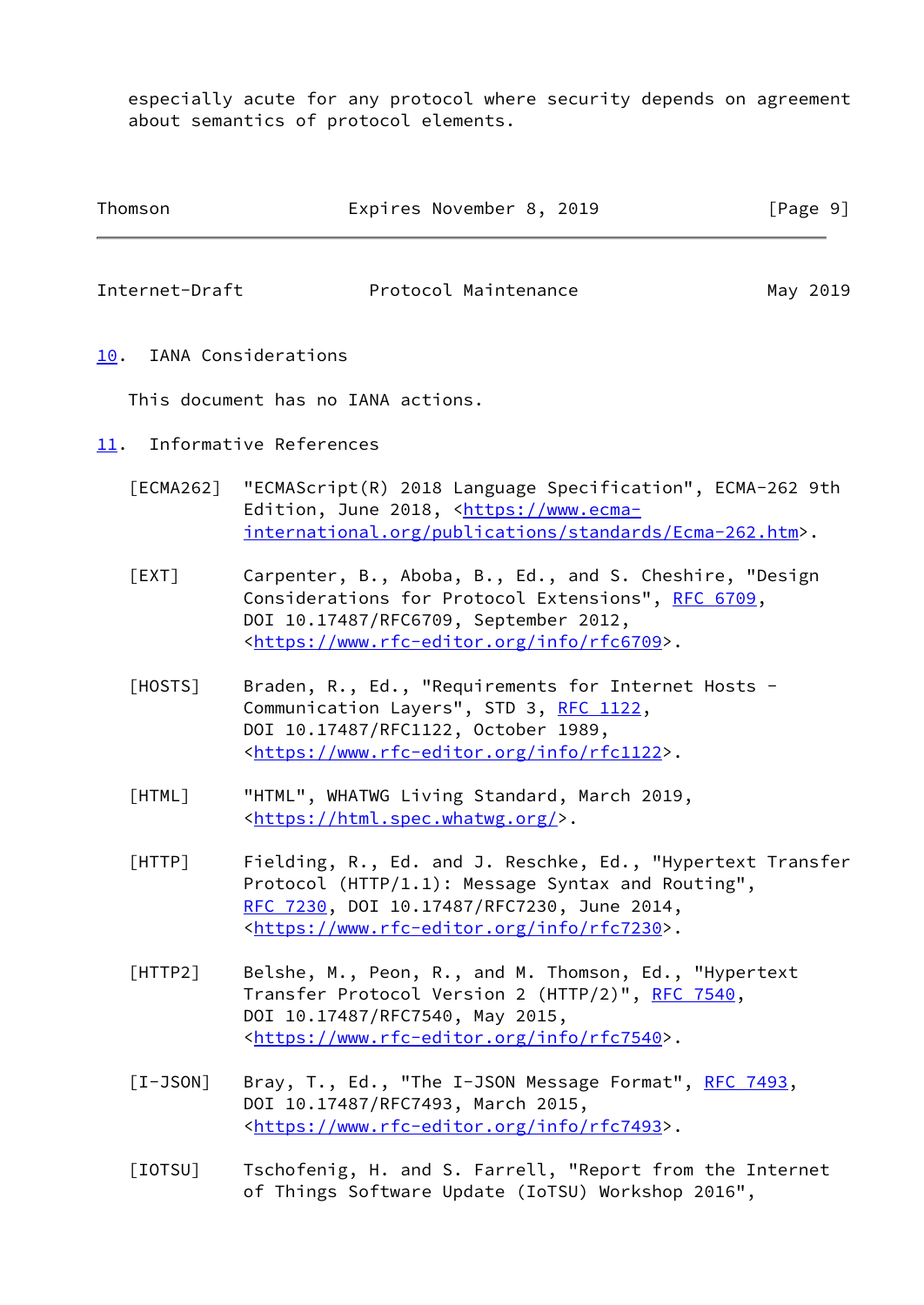[RFC 8240,](https://datatracker.ietf.org/doc/pdf/rfc8240) DOI 10.17487/RFC8240, September 2017, <[https://www.rfc-editor.org/info/rfc8240>](https://www.rfc-editor.org/info/rfc8240).

<span id="page-11-2"></span>[IP] Postel, J., "DoD standard Internet Protocol", [RFC 760](https://datatracker.ietf.org/doc/pdf/rfc760), DOI 10.17487/RFC0760, January 1980, <<https://www.rfc-editor.org/info/rfc760>>.

<span id="page-11-8"></span><span id="page-11-7"></span><span id="page-11-6"></span><span id="page-11-5"></span><span id="page-11-4"></span><span id="page-11-3"></span><span id="page-11-1"></span><span id="page-11-0"></span>

| Thomson         | Expires November 8, 2019                                                                                                                                                                                                | [Page 10] |
|-----------------|-------------------------------------------------------------------------------------------------------------------------------------------------------------------------------------------------------------------------|-----------|
| Internet-Draft  | Protocol Maintenance                                                                                                                                                                                                    | May 2019  |
| $[$ JSON $]$    | Crockford, D., "The application/json Media Type for<br>JavaScript Object Notation (JSON)", RFC 4627,<br>DOI 10.17487/RFC4627, July 2006,<br><https: info="" rfc4627="" www.rfc-editor.org="">.</https:>                 |           |
| $[$ JSON-BIS]   | Bray, T., Ed., "The JavaScript Object Notation (JSON) Data<br>Interchange Format", RFC 7159, DOI 10.17487/RFC7159, March<br>2014, <https: info="" rfc7159="" www.rfc-editor.org="">.</https:>                           |           |
| [PRINCIPLES]    | Carpenter, B., Ed., "Architectural Principles of the<br>Internet", RFC 1958, DOI 10.17487/RFC1958, June 1996,<br><https: info="" rfc1958="" www.rfc-editor.org="">.</https:>                                            |           |
| [SUCCESS]       | Thaler, D. and B. Aboba, "What Makes for a Successful<br>Protocol?", RFC 5218, DOI 10.17487/RFC5218, July 2008,<br><https: info="" rfc5218="" www.rfc-editor.org="">.</https:>                                          |           |
| [TLS]           | Rescorla, E., "The Transport Layer Security (TLS) Protocol<br>Version 1.3", RFC 8446, DOI 10.17487/RFC8446, August 2018,<br><https: info="" rfc8446="" www.rfc-editor.org="">.</https:>                                 |           |
| [UNCOORDINATED] | Bryant, S., Ed., Morrow, M., Ed., and IAB, "Uncoordinated<br>Protocol Development Considered Harmful", RFC 5704,<br>DOI 10.17487/RFC5704, November 2009,<br><https: info="" rfc5704="" www.rfc-editor.org="">.</https:> |           |
| $[USE-TT]$      | Thomson, M., "Long-term Viability of Protocol Extension<br>Mechanisms", draft-thomson-use-it-or-lose-it-03 (work in<br>progress), January 2019.                                                                         |           |